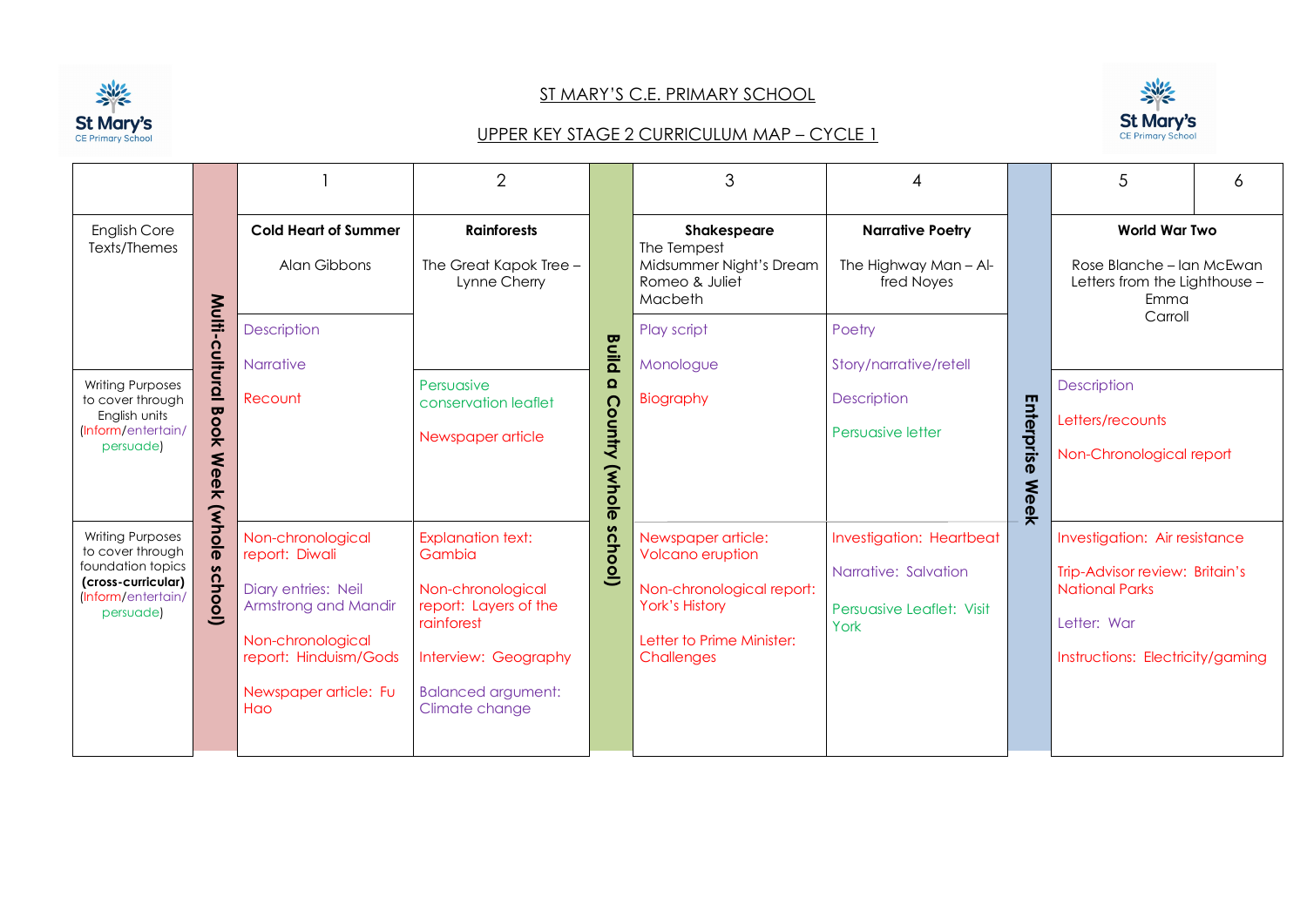| Geography                                                                                                                   |  | How is climate change affecting the world?<br>(climate zones)                                                                                               |               |                                                             |                  | How do volcanoes affect the lives of<br>people on Hiemaney? (Volcanoes)                            |                                                                                                   |                          |                                                              |                    | Who are Britain's National Parks<br>for <sub>5</sub> |  |  |
|-----------------------------------------------------------------------------------------------------------------------------|--|-------------------------------------------------------------------------------------------------------------------------------------------------------------|---------------|-------------------------------------------------------------|------------------|----------------------------------------------------------------------------------------------------|---------------------------------------------------------------------------------------------------|--------------------------|--------------------------------------------------------------|--------------------|------------------------------------------------------|--|--|
| History                                                                                                                     |  | <b>Ancient Greeks</b><br>Myths and Legends-700 80 BCE<br><b>Aztecs</b><br>Builders and Makers-1428-1521                                                     |               |                                                             |                  | Tudors<br>Monarchs-1485-160<br>Victorian Era-Local Study Links<br>Exploration and Empire-1837-1901 |                                                                                                   |                          |                                                              |                    | Second World War<br>Weapons<br>1939-1945             |  |  |
| Science                                                                                                                     |  | <b>Physics</b> - Will we ever send another human to the<br>moon? (Earth & Space)                                                                            |               |                                                             |                  | Biology- Do all living things have the same life cycle?<br>(Living things and their habitats)      |                                                                                                   |                          |                                                              |                    | Physics- Can you feel the<br>force? (Forces)         |  |  |
|                                                                                                                             |  | <b>Physics</b> - What are the properties of materials?<br>(Properties and changes of materials)                                                             |               |                                                             |                  | <b>Biology</b> - What does a journey through the body look<br>like? (Animals including humans)     |                                                                                                   |                          |                                                              |                    | Physics- How can you light up<br>your life? (Light)  |  |  |
|                                                                                                                             |  | <b>Biology</b> - Have we always looked like this? (Evolution<br>and inheritance)                                                                            |               |                                                             |                  |                                                                                                    |                                                                                                   |                          | <b>Physics-Why are some bulbs</b><br>brighter? (Electricity) |                    |                                                      |  |  |
| Art/DT                                                                                                                      |  | Art: Drawing and Sculpture                                                                                                                                  |               |                                                             |                  | Art: Drawing & Painting<br>DT: Pop-up books (mechanisms)<br>DT: Fastenings (textiles)              |                                                                                                   |                          |                                                              |                    | Art: Textiles (Batik)<br>DT: Bridges (structures)    |  |  |
| Music<br><b>Y5</b><br>Classroom Jazz 1<br>Y5/6<br>Classroom Jazz 1/2 (depending on cohort)<br><b>Y6</b><br>Classroom Jazz 2 |  |                                                                                                                                                             |               | <b>Y5</b>                                                   | <b>Blackbird</b> | <b>Y5</b>                                                                                          | Stop!                                                                                             |                          | <b>Y5</b>                                                    | Livin' on a prayer |                                                      |  |  |
|                                                                                                                             |  |                                                                                                                                                             |               |                                                             | Y5/6             | Happy                                                                                              | Y5/6                                                                                              | You've got a<br>friend   |                                                              | Y5/6               | Dancing in the street                                |  |  |
|                                                                                                                             |  |                                                                                                                                                             |               |                                                             | <b>Y6</b>        | A new Year carol                                                                                   | Y6                                                                                                | Make you feel<br>my love |                                                              | <b>Y6</b>          | Fresh Prince of Bel<br>Air                           |  |  |
| Computing<br>teach a lesson of<br>e-safety per half<br>term                                                                 |  |                                                                                                                                                             | Online Safety | Micro:bit<br>The meaning and pur-<br>pose of<br>programming |                  | Sonic Pi                                                                                           | Mars Rover 1<br>Data transfer and<br>Music programming<br>2<br>3D design<br>binary code<br>skills |                          |                                                              |                    | <b>Mars Rover</b>                                    |  |  |
| ICT (within<br>other sub-<br>jects)                                                                                         |  | Wherever they fit:<br>Digital music, data logger, application of use of word, publisher, power point where possible, E-safety, ongoing throughout the year. |               |                                                             |                  |                                                                                                    |                                                                                                   |                          |                                                              |                    |                                                      |  |  |